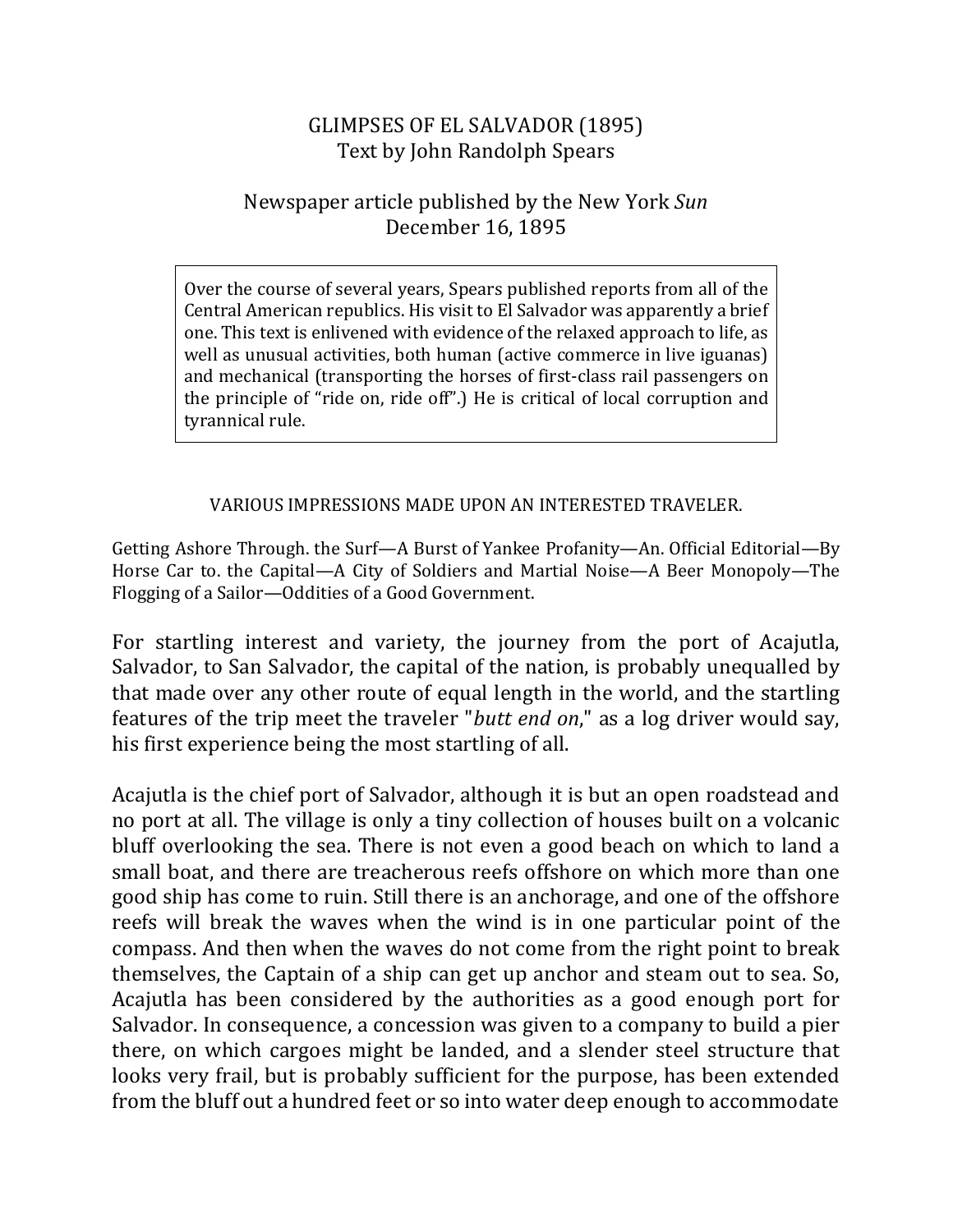ten-ton lighters. At the outer end, to which the lighters come, the floor of the pier is about forty feet above high water.

The traveler comes to Acajutla on a steamship. If fortunate enough to arrive in the night he may see Salvador's live volcano constantly pouring out flame, smoke, and some lava. It stands a long way back from the port, but it is everywhere known in the region as the lighthouse, and it does in fact enable the navigator to find the anchorage as a lighthouse would do.

The ship having come to an anchor, a lighter manned by natives comes alongside. It is somewhat like a huge whaleboat—sharp at both ends, broad, clean-lined for a barge, and strong. It is handled by means of oars that seem enormously long and heavy for the size of the boatmen and so, in fact, I guess they are, for I have never seen boatmen take shorter or less effective strokes than those of Acajutla. The. great sweep of the oars which the boatmen of Amapala<sup>1</sup> gave to their oars when rowing barges to the beach furnishes a comparison which, if odious, will be at least interesting and instructive to the traveler.

However, in spite of their piddling motions, the crew get the boat to the ship's side and there it is partly filled with boxes and bales of merchandise, after which a double chair, in shape very much like the double seats of a Coney Island Ferris wheel, is hoisted out of the ship by a crane, the passenger gets into it with hand baggage, and is swayed out and lowered to the lighter.

The first thing I noticed after reaching the lighter was the fact that there was a deal more of a swell on than I had supposed. while on the deck of the big steamer the seas from the Pacific had handled the ship so majestically that I had forgotten them. But once I was in the barge the motion became greatly exaggerated, because I could not only see the big ship roll to and fro, but the barge rose and sank and plunged about in a way that was painful. As we shoved clear of the ship and pulled away, the plunge of the barge increased rapidly. The water was shoaler, $2$  and the long rollers were snubbed and shortened and piled up higher and higher as they travelled on. Though somewhat experienced in seafaring matters, there was no repressing a feeling of apprehension that deepened into a well-defined dread as I saw that we were heading straight toward the black, overhanging bluffs that rose right out of the booming surf.

 $\overline{a}$ 

 $1$  Amapala — Port on the Pacific coast of Honduras (Gulf of Fonseca)

<sup>&</sup>lt;sup>2</sup> Shoaler — Shallower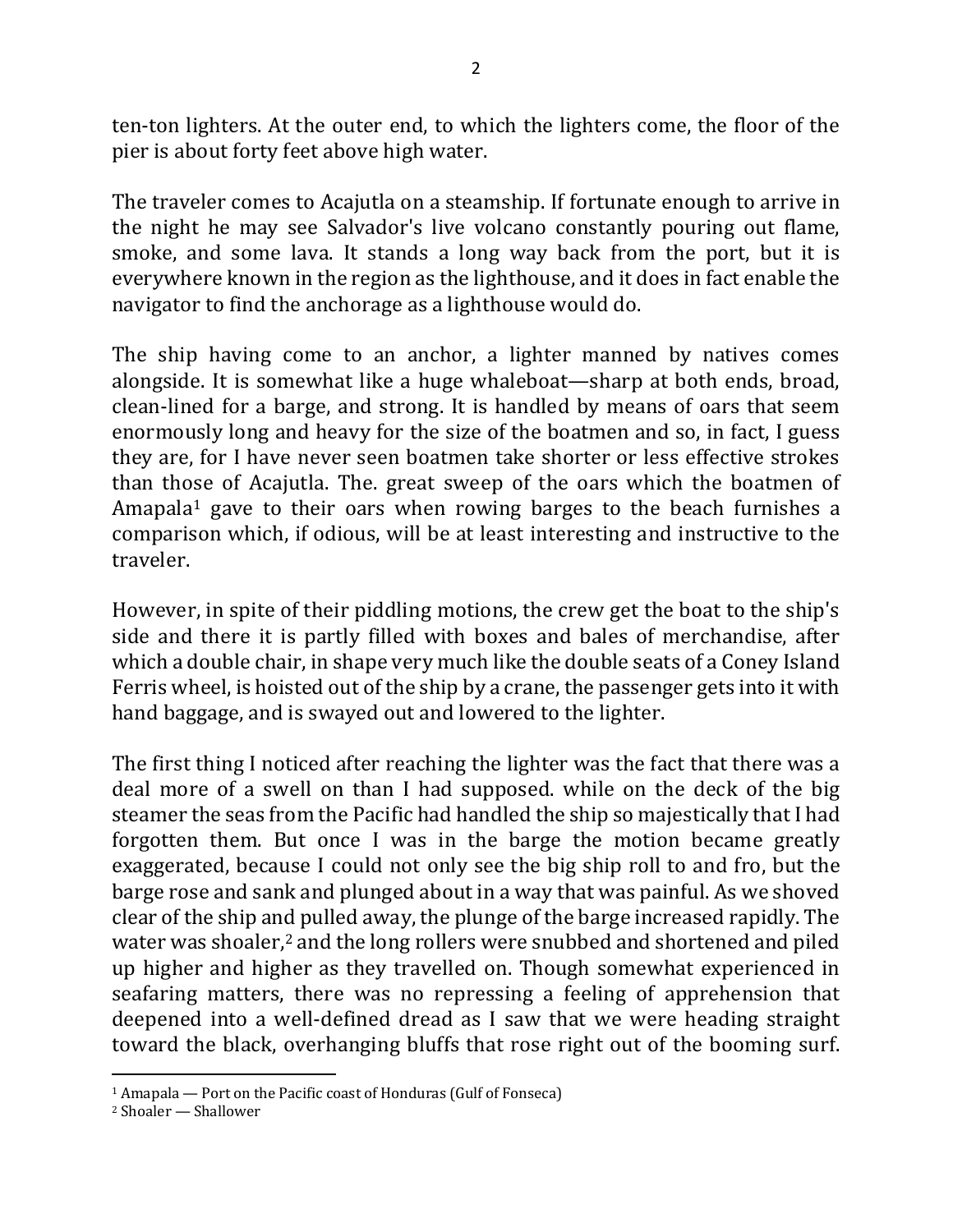The end of the pier did, indeed, project beyond the smoother of the breakers, but as we neared the place I saw that each roller hurried us on at a rate the plodding oarsmen could not control. Then, just as the first of a series of three waves much larger than usual overtook us, the men took in all the oars but two used in steering the boat, and all but these two men with oars gathered in a group in the middle of the barge to grasp a rope that we could see hanging from a crane that projected from the side of the outer end of the pier. They were all talking together and gesticulating to each other and to the Captain in the stern, who in his turn was getting red in the face with his gesticulating and shouting. And so, the first big wave came and carried us shouting and gesticulating and swaying about until within two boat lengths of the pier. For a moment we wallowed there low down in the slack water, and then came the second great wave.

Pitching the stern high up on its crest and burying the bow until the rail was almost awash, the wave drove us literally a-whooping toward the black bluffs. A moment later we were under the rope, the crew made one wild grab together, a man on a thwart slipped and fell headlong among the rest, the rope dragged uncaught across the struggling mass, and on we rushed right into the roaring smother under the cliff.

As said, the startling experiences of a journey from a ship to the capital of Salvador meet a traveler, but on rushing helplessly in a heavily loaded barge on the crest of a big wave into the pounding surf at the foot of an overhanging cliff was one of the most stirring experiences of my life. And. yet, as a matter of fact, I was in no danger at all—not even in danger of a wetting, save as some of the foam of the dancing breakers splashed over the rail. The bargemen there very often fail to catch the rope that hangs for them, but their boat never, or at worst rarely, reaches the rocks. The cliff beside the pier extends down below the water perpendicularly. So, the boat, although carried in most fearsome fashion straight toward the rocks, is met by the rebounding water and driven back by what may be called the "overtow." That was what happened to my barge, and we actually floated out a length beyond the pier. Then we came back in with another wave, and this time the boatmen caught the rope and got a turn around the thwart with it. We were all right then, but we were swaying to and fro, pendulum fashion, and that was not pleasing to the unaccustomed. They had a steam crane with a chair attached, which was used for hoisting passengers from the barges up to the pier, but I thought I wouldn't wait. There was a substantial steel ladder from the water up to the pier floor, and it was a climb of only forty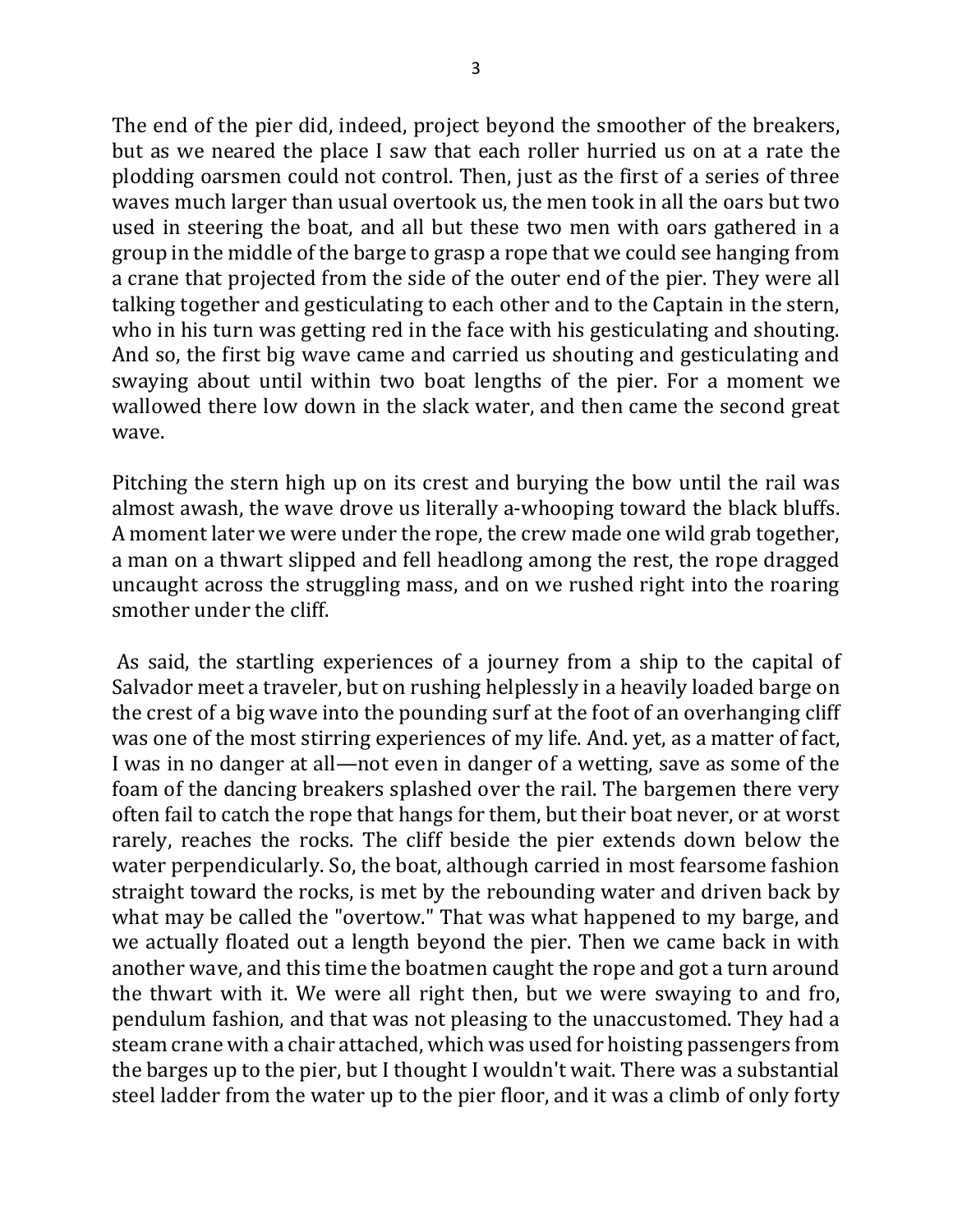feet. I was absolutely sure the ladder wouldn't break, but I did not have the same confidence in the rope that seemed to hold the boat off the rocks. So, I climbed the ladder.

As I reached the floor of the pier a pleasant-faced man with a brass badge on his hat met me and said: "*Two dollars*."

"What for?" said I.

"It is the charge for landing."

I guess there was a swindle amounting to \$1.50 in that charge. According to the charter of the company, they are to collect 50 cents only from each passenger who passes over their pier. I did not know then what the legal fee was, but (and this is worth telling, because it illustrates the ways of the region), if I had known the correct price it would have done no good to protest. The officials, so far as I have observed, never pay any attention to the protests of a traveler. Very likely this official pocketed the \$1.50. According to published reports, the pier pays 20 per cent. every six months in dividends on the capital stock.

Just why a pier should have been made opposite the huge black bluff is an unanswerable question. One mile west of the pier is a [fine?] beach, and off this beach is a better anchorage than off the present pier. Back of this beach one can find in the woods the remains of an old town—a convent's walls, paved streets, ruins of house walls, a plaza, and so on. Probably this town was overthrown by an earthquake, and the people were induced by real estate speculators to rebuild at the present site of Acajutla.

There has always been some talk about removing the port back to the old site, but I do not think it will ever amount to anything. The pier owners, who pocket 40 per cent. annual dividends, will object. Moreover, the Government has let a contract for a new Custom House near the pier to cost \$200,000. The foundations,  $210x153$  feet large, were completed when I was there.

From Acajutla a railroad runs north *en route* to the capital. There are two trains a day each way over the line. The station is peculiar in that it is much like some terminal stations in the United States. It is a great shed with a shingle roof, and I cannot remember seeing any other shingle roof in Central America. A train was found made up ready for the morning's trip to Sonsonate, a run of two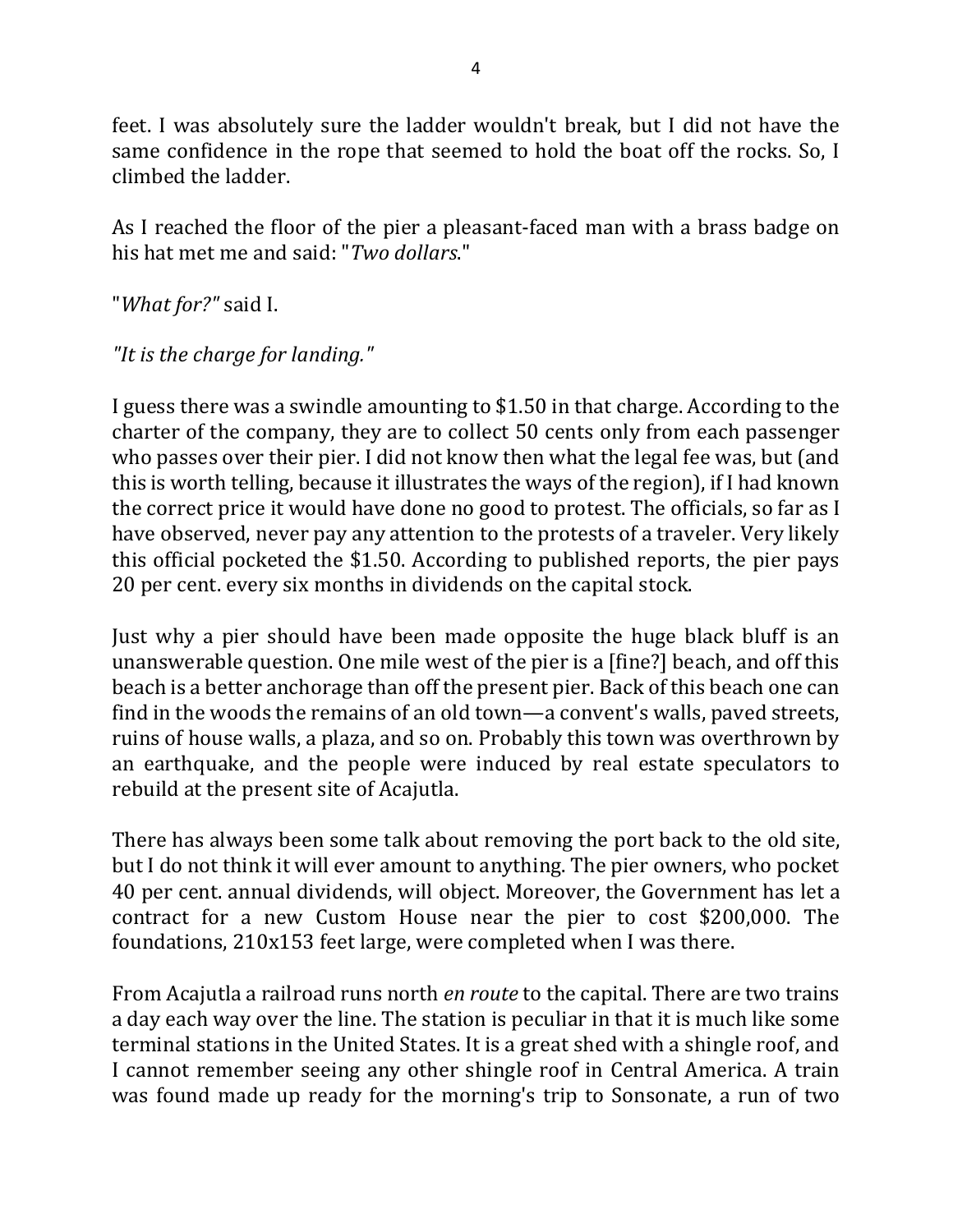hours, and a distance of perhaps twenty miles. The train had a first-class car, a second-class car, two freight cars, and a slat-walled cattle car, all of American build. This train seemed in no way novel until just before 8 o'clock, when the passengers began. to arrive. Then I observed that the stock car was for the accommodation of first-class passengers. These come to the station in almost every instance riding either horses or mules. Reaching the platform, they dismounted and then, instead of sending their animals to a stable, as would have been done in the United States, they led them into the stock car, where they. were secured by halters. Those who were to make a through passage put their animals as near the ends of the car as possible, and those for intermediate stations near the door. In Salvador there are no cabmen waiting at the stations to shout "*Hev a cab?*" The passengers, on reaching their destinations, merely lead their animals from the stock car, as a Yankee would get a valise from a baggage car, and, mounting, they ride away.

The. majority of the second-class passengers were women bound to the market at Sonsonate. They came on foot to the station, each one carrying a big basket or bundle of something for sale on her back, where it was supported by a strap that was passed across the forehead. I did not see anyone carrying bundles in that fashion between the Isthmus of Panama and Acajutla. But that was not the most remarkable thing about these market women. At least twenty of them came bringing baskets, and, of course, I looked into them. The first sight was startling. Every basket seemed to be two-thirds full of live, fat, gorgeouscolored snakes, wriggling and twisting about continually. A closer inspection showed, however, that the baskets held iguanas, the lizards that form an important part of the food of the region. They were from eighteen inches to two feet long, and were rather thicker in proportion to the length than Yankee lizards. It may make the reader shudder to think of it, but roast iguana and iguana soup are both very palatable dishes, after one has overcome prejudice. The poor beasts in the baskets were treated very cruelly. Their legs were lashed across their bellies by tying two claws or toes together, and, in order to get a sufficient length of toe to hold the lashing well, the feet were split, and the strings were tied around the bleeding flesh and bones. Besides that, their mouths were sewed shut, and then they were piled in one on top of another, until they were at least eight or ten deep in every basket. The practice was quite as cruel as that of the Yankee dealer in chickens, who puts them alive in such a shallow coop that they beat their heads against the slats above till the skin is worn off, and then leaves them without water for a day at a stretch.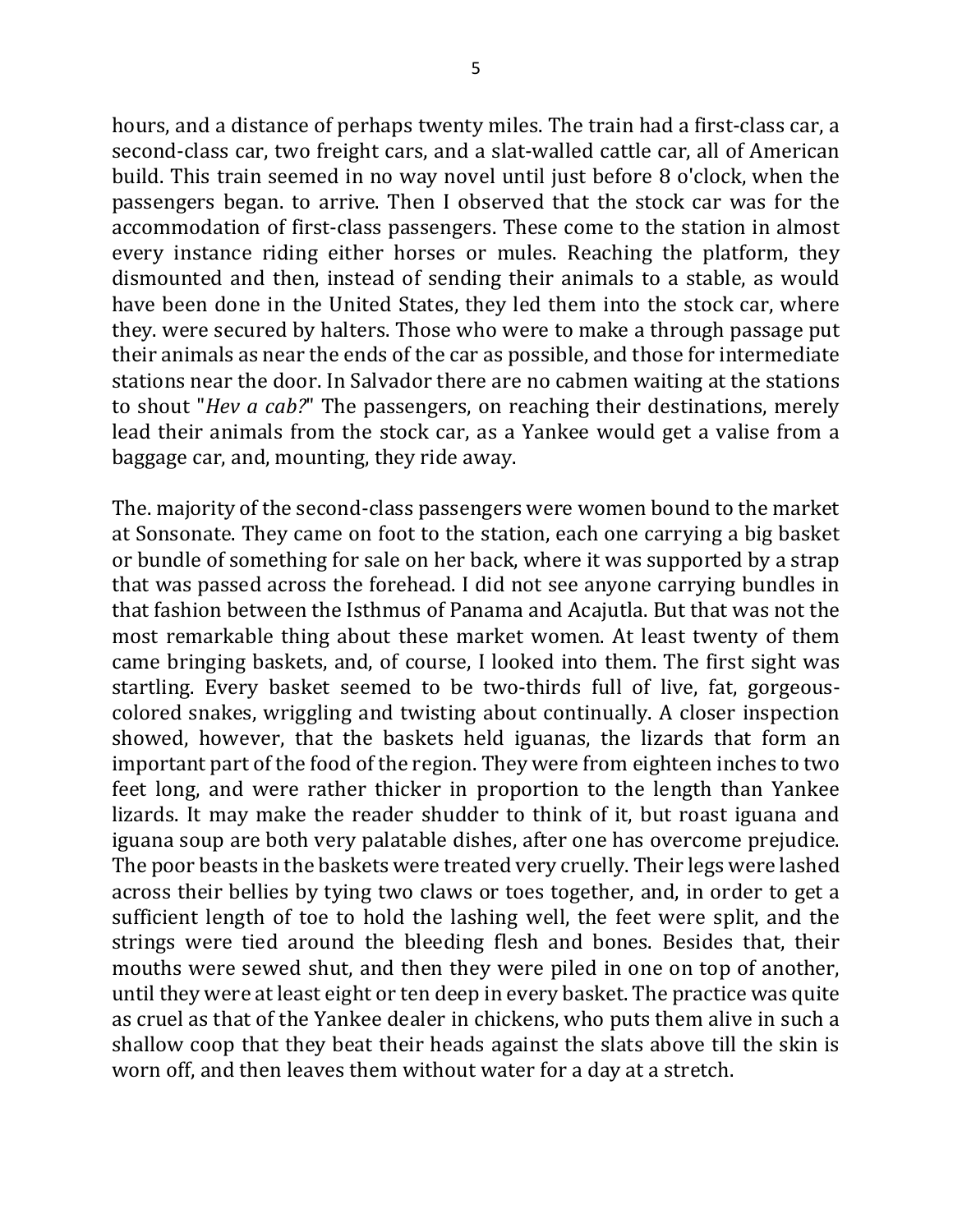We pulled out at  $8$  o'clock sharp. I observed that a large percentage of the passengers in the first-class car paid fare in cash, also that the conductor was the best dressed, at least the most expensively dressed, man I saw in the country. He wore a profusion of gold jewelry. His watch chain, for instance, was made of gold coins, and was long enough to reach across the breast.

Perhaps here is as good a place as any to say that the railroad is fifty-three miles long, and that the Government bought it of the builders for \$1,460,000, and that by the latest report at hand it yielded a profit of  $$52,082$ —say  $3\frac{1}{2}$  per cent. However, when I was over the line the road had not been paid for, and there was nothing to indicate that it ever would be paid for. Moreover, the permanent way and the rolling stock were badly run down.

The country along the route to Sonsonate was all cultivated, cane and corn, as I remember, being the chief products. A plough was seen in one field, and that was the first plough that I had seen during the journey from Panama. However, it was not very much of a plough. It was made from a forked tree. One fork had been cut to a length of fourteen feet and the other to a length of, say, twenty inches. The end of the long part was lashed to the yoke of a pair of oxen. The short end was rooting through the loam as the oxen walked across the field, while a barefooted native controlled the course of the rooting by means of a three-foot bent stick lashed to the crotch of the fork. But if the people do not plough in Yankee fashion, they know how to make and use irrigating ditches. The fields were everywhere moistened (it was the dry season) by water taken from the many streams of the region.

At 10 o'clock we arrived at Sonsonate. People who object to the custom of stopping twenty minutes only for meals along the roads of the United States ought to go to Salvador. We stopped three hours for breakfast at Sonsonate. This may seem almost incredible, but that is the custom. I left my baggage in the depot and walked to the Pitters House because people had told me that it was an American hotel. I found it was owned by a Greek with a Salvador wife, and that not a soul about the house could talk English. However, it was a clean place, and a breakfast of half a dozen courses, well served, made up for the lack of Yankees. The passengers devoted about half an hour to preparing for the breakfast and an hour and a half to eating it, and a half hour to getting on the train again. The only railway passengers on the American continent who are served with meals in a more comfortable manner than this are those who travel on vestibule trains in the United States and eat in dining cars.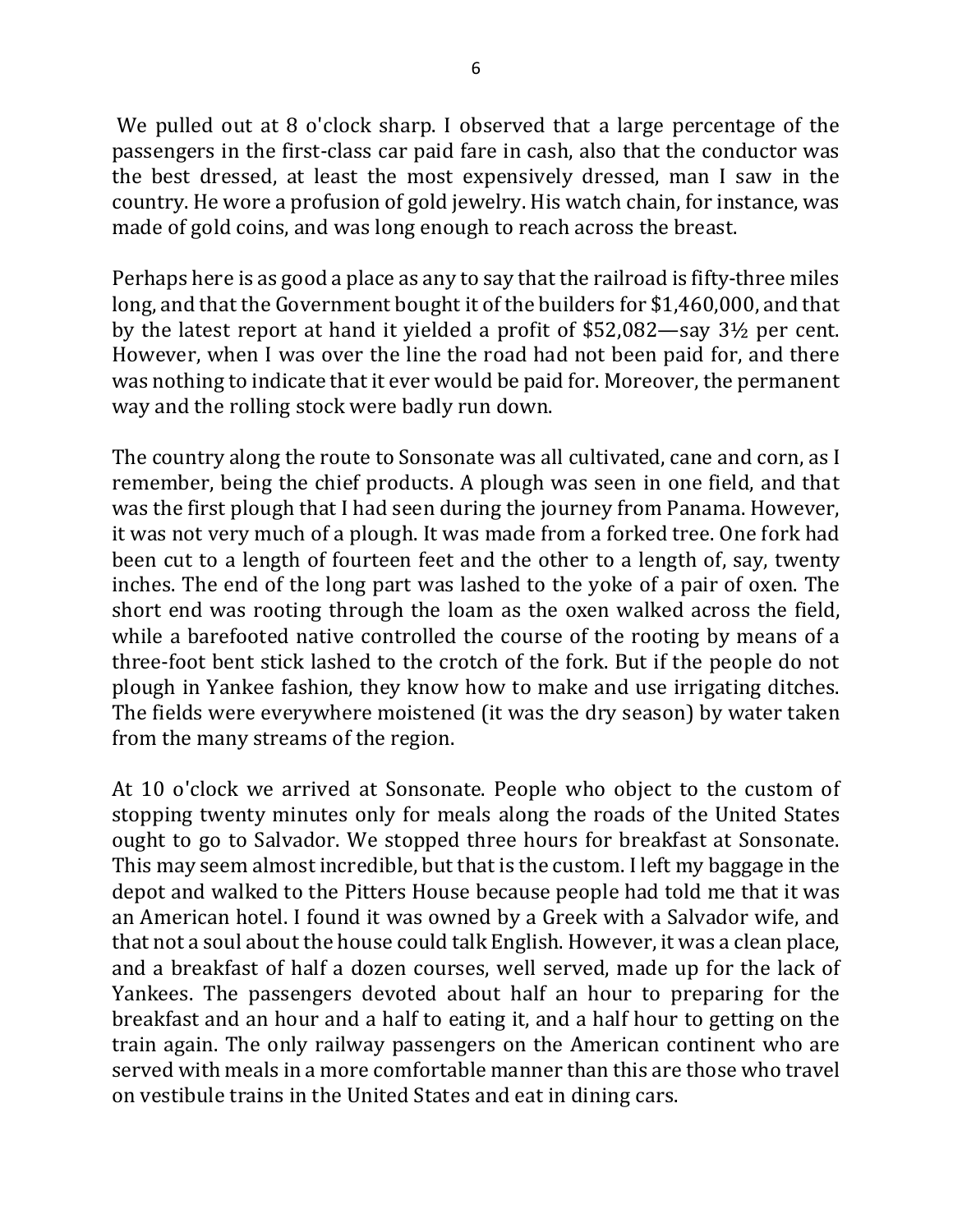Between Sonsonate and La Ceiba, the end of the railroad, there was but one incident of the journey worth mention, and that seemed to interest no one on the train very much except the engineer, the fireman, and myself. A switch had been left open at a crossroad siding and our engine ran off the rails. We stopped very suddenly, and most of the passengers looked out of the window casually. Some few got out and walked about, as if for exercise, while half a dozen of us went to the engine. We found the engineer standing on the ground beside his machine swearing aloud in the Yankee dialect. No one should in any way approve profane language, but after one has traveled for weeks in Spanish America, he will not reprove an engineer who after a disaster relieves his mind in the American idiom of profanity. Indeed, I rather enjoyed it. It was emphatic and soulful—different from the "*Carambas*" and expletives of the natives there.

Having freed his mind, the engineer turned to the fireman, a native, who was impassively looking down from the tender, and said: "Throw down the chunks."

Thereat, the fireman threw down a lot of billets of wood, all of a size, that looked as if they had been carried for the purpose, and with these the engineer made a plank road, so to speak, leading back to the rails. This done, he climbed back on the machine, threw the throttle wide open, and after a bit of snorting the locomotive backed up on the rails. Then the switch was set properly and away we went. The delay due to the accident was just fifteen minutes.

There were from three to ten soldiers on every railway station platform. They all carried muskets, and people told me the muskets were kept loaded with ball cartridges. The soldiers did nothing but lounge about with muskets in hand. When I asked a man if the soldiers were kept on guard to protect the property from thieves he was indignant. He said the people of Salvador had less thieves in proportion to the populations than the United States. I have no doubt he told the truth. He said further that the soldiers were kept on guard "*to support the Government.*" I guess that was true also.

Ceiba is the name of a tree that grows to an enormous size, and forms a very picturesque feature in Central American landscapes. At La Ceiba, the end of the railroad, enough of these trees are found standing among the houses to lead one to suppose the trees gave the town its name. Except for the trees, the town is a scraggly sort of place, not likely to interest the traveler very much. As fast as the travelers left the train there, they hurried across a street to a long shed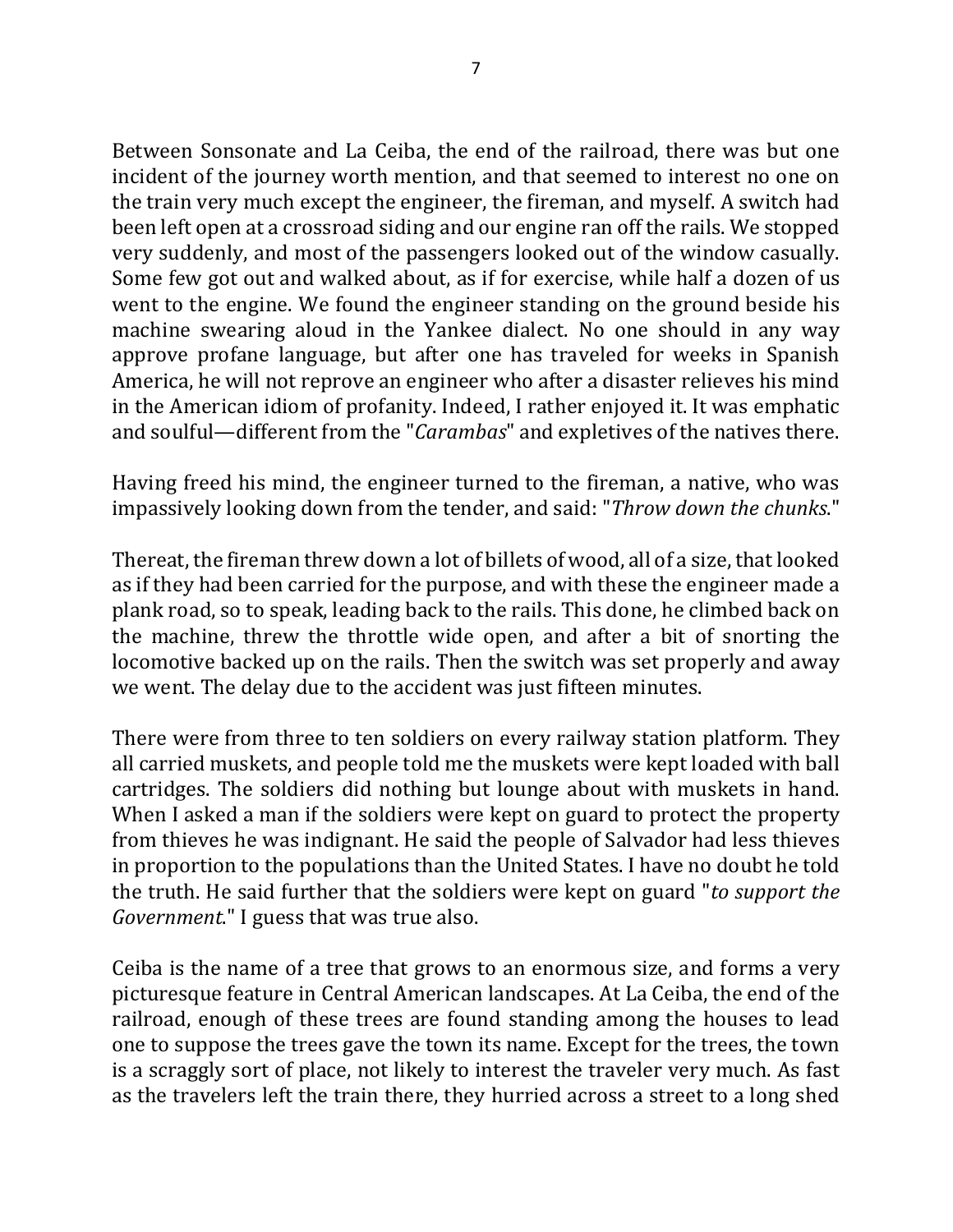where some dozens of mules, ready saddled, were standing. Two big stages, much like those in use in the mining regions of the United States, to each of which five mules were hitched, were in front of the shed. Passengers bound to the capital had to choose between the mules and the stages, for the part of the road lying between La Ceiba and Santa Tecla, a distance of eight miles. Finding a seat beside one of the stage drivers unsold, I engaged it, and pretty soon, the seats inside having been filled, a lanky native, for all the world like a Yankee stage driver in looks and bearing, climbed up beside me, gave the mail under his feet a kick, picked up the lines, threw a kiss at a brown-skinned, barefooted girl who was watching him from a saloon door at the end of the shed, and then, with a crack of a long whip and a chirrup to the mules, started the outfit up the road.

For a quarter of a mile it was a tame road. The grade was steep, and the dust was deep, but the driver was by no means worried by that. Neither were the passengers worried. The driver was cheerful, and even hilarious. He shouted to men and women in the houses along the way, he guyed a lone woman on horseback who had a small boy servant trotting along afoot, and hanging on to the horse's tail to help him up the hill. He flicked stray dogs with the lash of his whip, and when other sorts of amusement failed told short stories to the passengers which set everybody laughing.

After a little we got over the crest of a ridge and found a long down grade before us. The driver got the brake under his foot and chirruped at the mules, who pricked up their ears and began to trot gently. This threw the dust up about us in suffocating fashion. A story the driver was telling was stopped short by a violent fit of coughing, and a moment later he lashed the mules into a gallop, and away we went, swaying and bumping down the grade and throwing a rolling cloud of dust away behind us like the aerial smoke trail of an overburdened locomotive. The drivers on the old Cripple Creek stages could not have made a braver show.

Then when we reached the foot of the next up grade we found another novelty. It was a steep grade, and the coach was heavy and full. The five mules were sleek, but lazy, so a yoke of oxen had to be provided to help tow the outfit to the top of the ridge. An indolent, barefooted native swung the ox team into the road as the stage approached. A long rope from the yoke was made fast to the stage. This done, we loitered up the hill, while our driver let his lines hang slack and devoted all his attention to telling stories.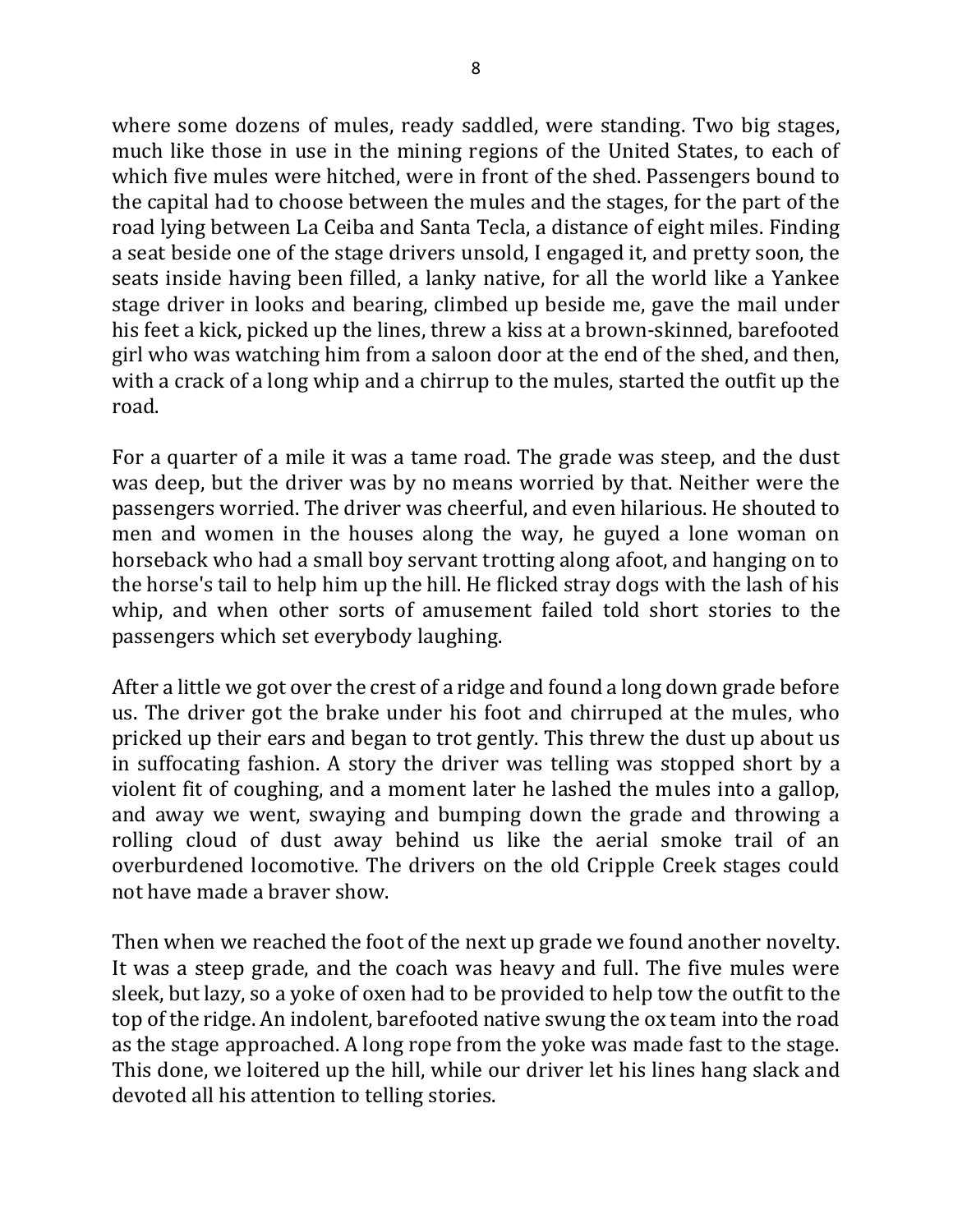There was one noticeable architectural feature about the houses along the railroad outside of Sonsonate and along the stage route. Almost without exception they had the kitchen in front, facing the street, instead of behind. This was not a little remarkable, for elsewhere in Central America the women all seemed rather shy than otherwise when doing housework. Central American kitchens are usually sections of an unwalled verandah. All those seen along this route were of that kind. Everywhere women could be seen at work on the front porch, grinding hominy into dough for tortillas, boiling rice and beans, and doing all sorts of kitchen work common to the region, talking the while in animated fashion to people passing along the street, to their neighbors in adjoining houses, and shouting to other neighbors across the highway. On no country road of Central America did I see so much life and stir among the people. The Indians of this part of Salvador, from whom the inhabitants are descended, were very likely of different habits from ordinary American red men, who are invariably shy in the presence of strangers. However, this habit of cooking on the front porch is not without advantages. It promotes sociability at least.

At one spot along the stage route some hundreds of men were cutting a bed for a railroad in the side of a mountain. The Government was preparing to extend the railroad from La Ceiba to Santa Tecla. The laborers were the most deliberate workmen I saw in Central America. In fact, they were merely loafing over their tasks just as Yankees do when working out road tax. This was so noticeable that I took pains to ask a well-informed man in San Salvador about it, and he told me what the work was for and how the Government secured its men. Then he showed me a newspaper edited by a Spaniard in the employ of the Government. On. the editorial page was an article referring to this piece of work, saying that 1,000 patriotic volunteers were engaged in grading this, the most difficult part of the unfinished route of the railroad, all for the good of the nation. The cheerfulness and the self-abnegation of the workmen were praised, and the article ended in two phrases which may be liberally translated as follows: "*Happy* is the Government that is supported by the good will of its people! Happy are the people whose rulers are solely interested in their welfare!"

At the suggestion of this friend I then made the acquaintance of the editor of the paper. I found him entirely free to talk about both the workmen and the editorial.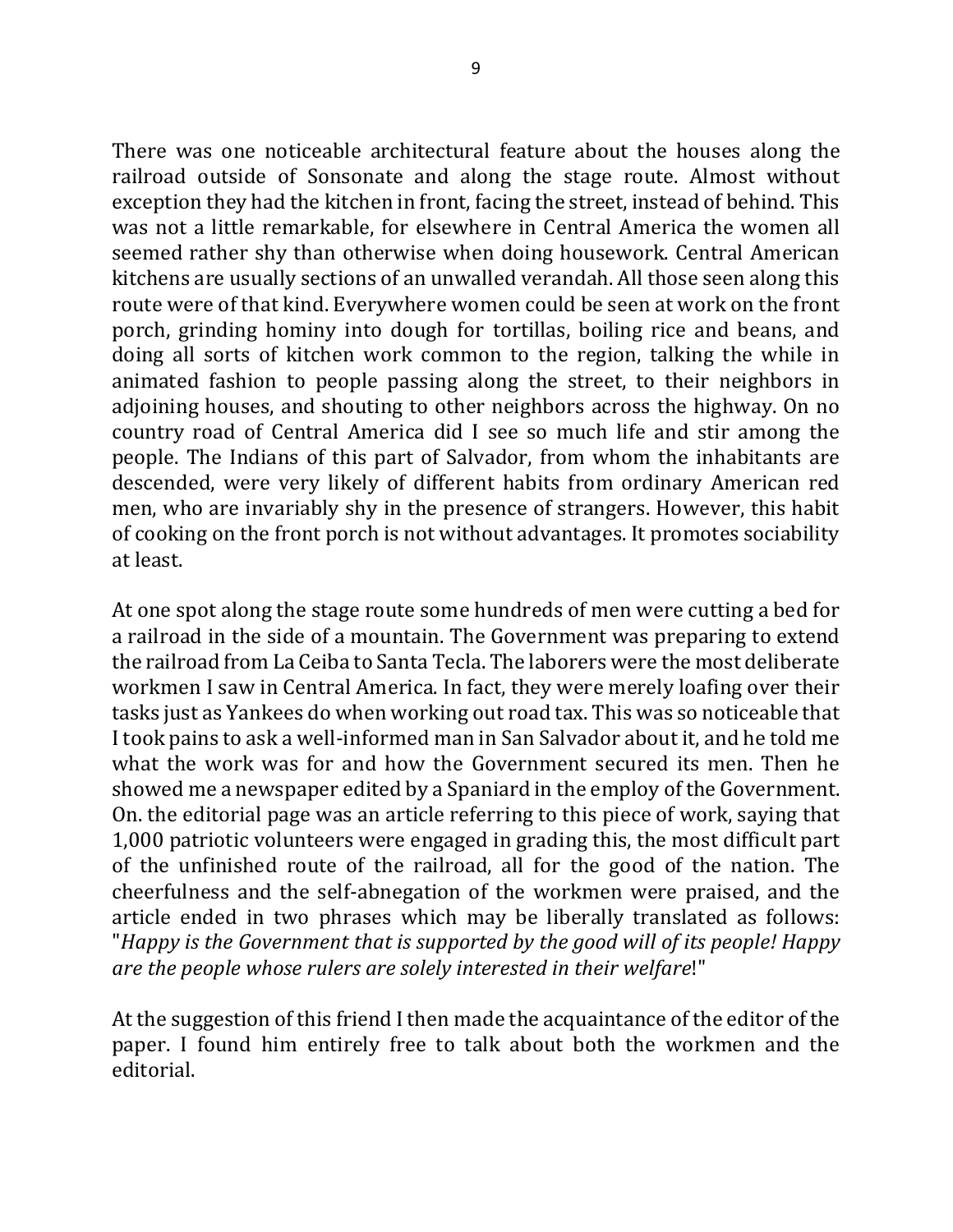"Are the. men really volunteers, as we understand that word in the United States?" said L

"They are volunteers with a rope," said he with a smile.

"Then I guess you did not write that editorial about their cheerfulness and so on."

"*No: Don Antonio Ezeta, the Vice-President, writes all such things for the paper*."

The men were miserable conscripts working sorely against their will. And this is worth telling because it illustrates Government methods in Central America.

My stage ride ended at Santa Tecla, a town that was founded to take the place of San Salvador as the capital when that city had been destroyed for the tenth time by an earthquake. The building of the new city was, in fact, a real estate speculation, although not so recorded, I believe, in history; but the town site boomers failed to get the national seat removed after all. The San Salvador people went to work on their ruins, and rebuilt so well that they were able to hold the Government. I remember that it had a barren plaza in which a few women had erected mat-enclosed shelters where they sold country produce. There was also a very handsome park enclosed with a substantial wall. I was admiring this park by moonlight at 9 o'clock at night, when a policeman came along and put me out. They lock the gates at 9. Perhaps the most noticeable feature of the town was a cottage built somewhat according to Yankee ideas. That is to say, there was a flower garden laid out around the house, instead of a house built around a flower garden, as the regular Central American houses are built. This house owner was willing that all the town should see his beautiful garden, and he didn't make a blank-walled fort when he designed his home. The house was two stories high, and had large windows and doors and annexes and gables. But so long as changes of government can be effected there only by force of firearms, the two-foot windowless adobe wall is likely to remain the more popular style in house building.

A horse-car railroad connects Santa Tecla with the capital. Here is what Bulletin No. 38 of the Bureau of American Republics, Washington, says about this road:

The city of San Salvador has for some years been connected with the city of new San Salvador, or Santa Tecla, by a horse railroad ten miles in length, which is now being converted into a locomotive road, by whom it was purchased from the company which constructed it.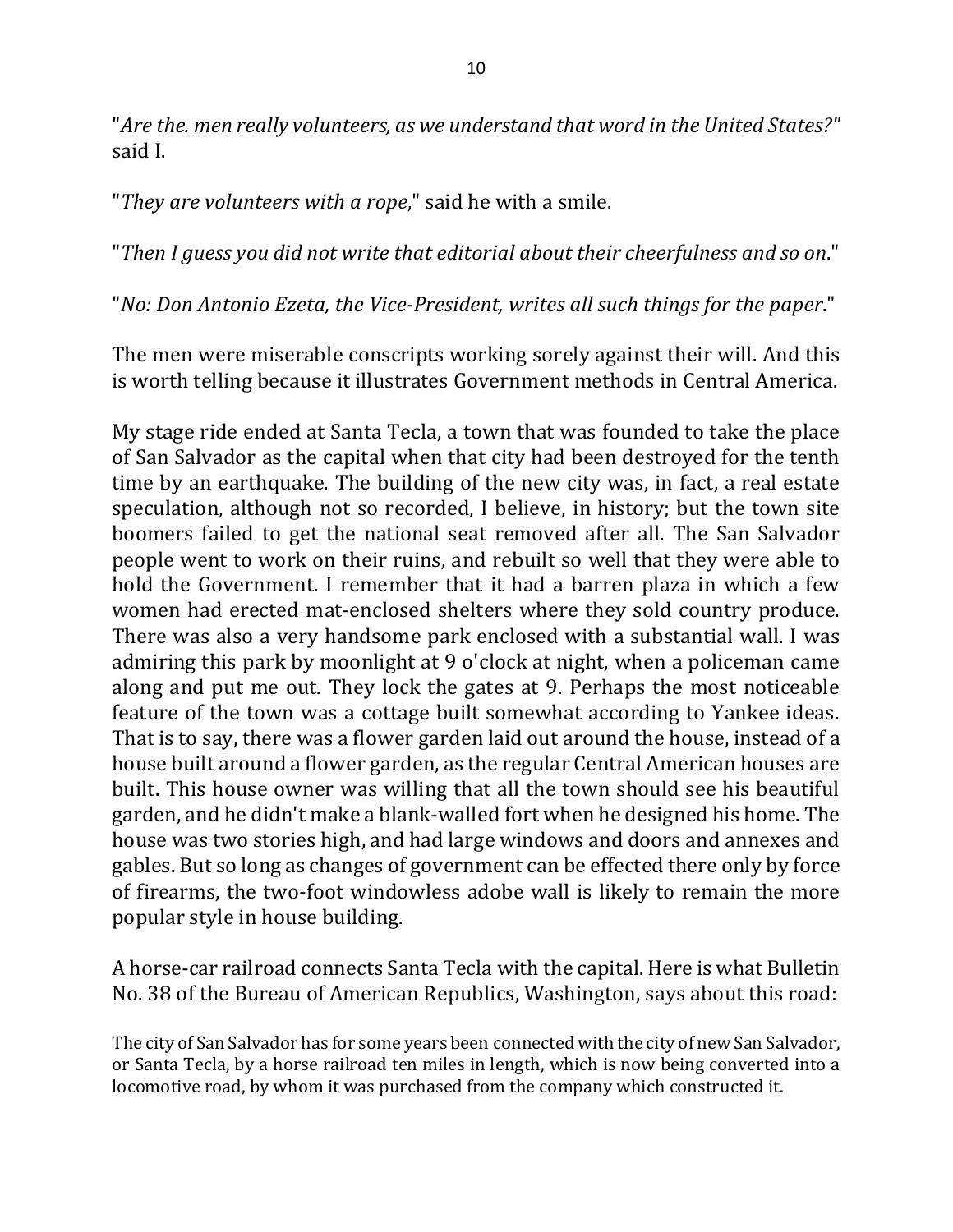The cars on this road had stopped running for the day, when, soon after  $6$ o'clock, I reached Santa Tecla. The next morning at 7 o'clock I found three Yankee bobtailed cars, with four mules attached to each, ready to make the first trip to the capital. The cars were all well loaded with people, baggage, and garden truck, when, at 7:30, all three started together. The fare for the ten-mile run was 50 cents, with nothing extra for so much baggage as man could carry. Some of the market women had bundles which occupied more floor space than they did, and the weight of some of the bundles must have been from 50 to 70 pounds. An American electrician told me the horse-car road was to be replaced by a trolley line and that he had the work well advanced.

There were many coffee plantations along the route, but these were not all pleasing to the eye. The rows of trees were so close together that the tree tops interlaced—they did not exceed seven feet apart. In Costa Rica, twelve feet apart or more is now the rule. Moreover, not a single plantation was clean. On the other hand, the sugar cane fields were about the best kept of any seen anywhere in Central America.

San. Salvador, as a city, is one of the best capitals in Spanish America as a home for a foreigner, for the reason that it is supplied with an abundance of good water and because it is built on a tableland 2,100 feet above the sea. It is a typical Central American town, with its central plaza full of flowers and its markets full to overflowing with vendors and buyers, and its rectangular blocks of one-story houses that face the street with blank walls. But there are drawbacks to the town as a place of residence for a Yankee. It is subject to daily earthquakes of slight moment, and no longer ago than 1874 it was shaken wellnigh to pieces. Worse yet, it is full of soldiers, and the infernal blare of the bugle is heard at all hours. Of course, it has a statue of Morazán.<sup>3</sup> One might enjoy life there for a long time, however, if he could have his home out in the suburbs in a park of his own designing.

A feature of the town, suggestive of the volcanic energy of the region, is the large assortment of bath houses where various kinds of water at various temperatures are run into the tubs by direct connection with natural springs.

Another feature of the city is the National Theatre. An Italian opera company was in town when I was there. It had received a grant of \$40,000 from the

 $\overline{a}$  $3$  Francisco Morazán (1792-1842) — Honduran-born soldier and politician; leader of the Federal Republic of Central America from 1830 to 1839.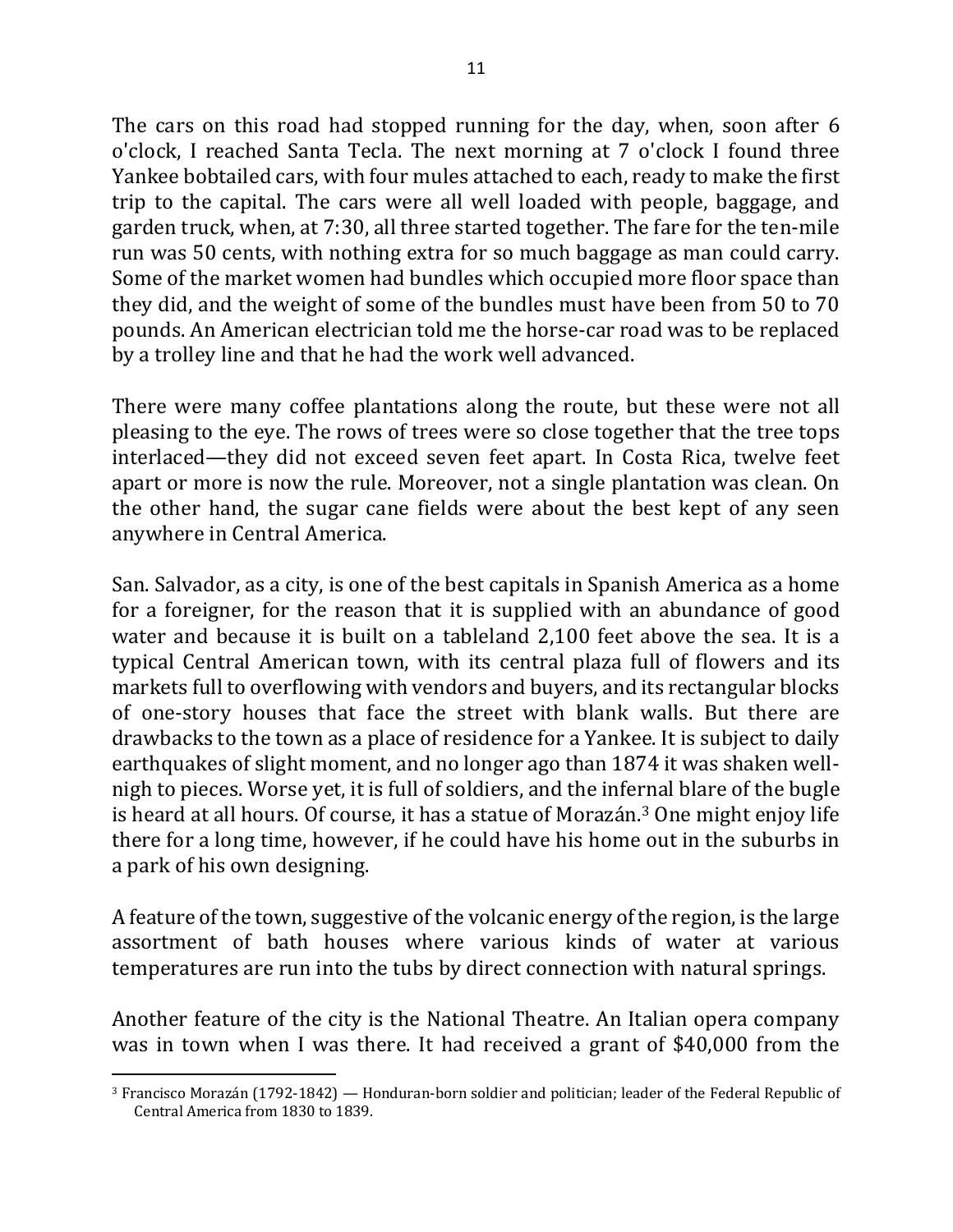Government. It is supported by the Government on the theory that a theater serves to educate the nation. As a matter of fact, it serves merely to amuse the Government officials and their friends. It is worth noting here, perhaps, that all Central American Governments are conducted by what the Goo Goos<sup>4</sup> of New York would call the best people. The Juanitos and the Miguelitos—the Johnnies and the Mikes—the scruff aren't in it, so to speak.

The Ezetas were the rulers of Salvador when I was there. I saw the President and his wife on the street. They were guarded by a Colonel in full uniform. I think the Señora was the handsomest woman I saw in Salvador, and the President himself was a man who showed intelligence and force of character. People told me he killed his predecessor in order to obtain office, and very likely he did so, since that is the course of politics in the region. They say he established himself in power by torturing his opponents, and a variety of other devilish devices, and I did not doubt the stories. But none of these things left a trace on his countenance. I should have supposed him entirely serene in mind if he had not kept a stalwart soldier handy by as a bodyguard.

San Salvador "has a well-organized police force," says the bulletin already quoted, and that is true. I saw a good deal of the policemen. No one can avoid seeing them, because they are everywhere present. Every one of them carries a revolver of the largest size and American make. I spoke to one of the policemen about the beauty of the butt of his revolver, because he had inlaid it with bits of silver. Thereat he handed the weapon to me. It was of the heaviest caliber and fully loaded. I asked him if he was skillful, and he replied that he had never fired it at anything, but he was confident he could hit a man with. it two blocks away.

One of the interesting features of the city's commerce was the influence of Chinamen. There seemed to be no prejudice against the Chinese merchants, and they had monopolized the trade in silk and some other things as well. Their sales of silk at low prices had enabled them to destroy the trade of all other merchants handling such goods, and had hurt the native producers of silk goods, except in shawls and *rebosas*, or scarfs, which the women there wear over their heads. The tariff on these articles was prohibitory. After seeing some of the hand-woven native *rebosas*, I guess that even the theorists who favor universal free trade would have said this particular tariff was justified. There was a savage mingling of colors with a purity and solidity of fiber about the

 $\overline{a}$ 

<sup>&</sup>lt;sup>4</sup> Goo Goos — Middle-class urban reformers seeking "good government" regardless of party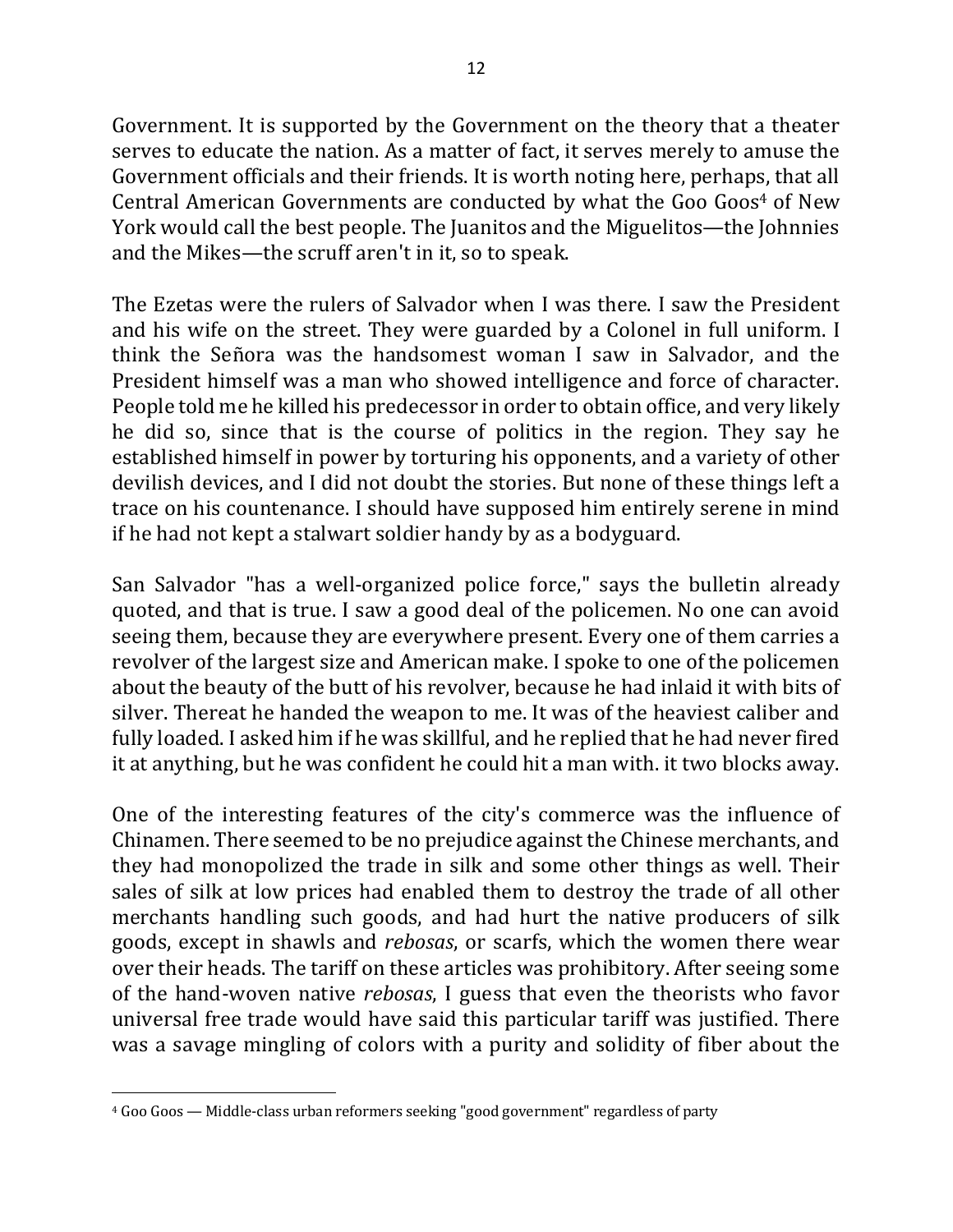native *rebosas* that made them superior to any silk product I saw in Spanish America. It would have been a great pity to drive the weavers of San Salvador from their old wooden looms to the cane fields and coffee plantations, substituting for their products the weighted and unartistic fabrics of the Chinese. Moreover, the Salvador silk-making was a home industry in every sense. It was carried on by families who attended to the product from the worms on the mulberry tree growing in the back yard to the weaving in the hand loom on the front veranda. So far as I observed, the silk weavers of Salvador were the only manufacturers in the region enjoying a protective tariff.

However, while speaking of tariffs, it should be said that quite a number of brewers in various countries of Central America were in a sense protected. These brewers had obtained concessions for the exclusive right to manufacture beer for various periods. The tariff, I believe, was in no case raised in their behalf, but it was already high enough to enable them to produce beer at a profit when sold at a less price then the imported article. One Antonio Fink and another had a concession in Salvador. It was to run ten years free of tax, and five years on a monthly tax of \$15. All materials were imported free from San Francisco, but, "*My partner, he don't know how to make beer. I don't know how,* and our brewer, he don't know how, either. There is plenty of margin at 25 cents *a* bottle, but we don't make any money. I guess I will have to get a new brewer." So said Fink about the brewing business. The man who had the concession in Honduras talked of his business in precisely the same way, while in Guatemala the breweries had been shut down for a long time when I arrived, on account of a slight tax that the Government had imposed. Imported beer sold at 50 cents a bottle everywhere.

Although, aside from the subject of tariff, it may as well be said here that the favorite drink of the rich people of Salvador was brandy, which sold for \$6 a bottle. Among the poor, the favorite—in fact, then only drink worth mention was native rum, into which various fruits, such as pineapples and oranges and limes, were usually chopped. To the taste of a Yankee reporter, the poor folks had far and away the best and most wholesome drink, but it is a pity that the Spanish wine merchants in the old days of Spanish rule should have been able to throttle the beginnings of grape culture in all the regions of America that the Spaniards controlled. Chile and Argentina have outgrown the blight, and are now producing excellent wine, but in Central America grapes are almost entirely neglected.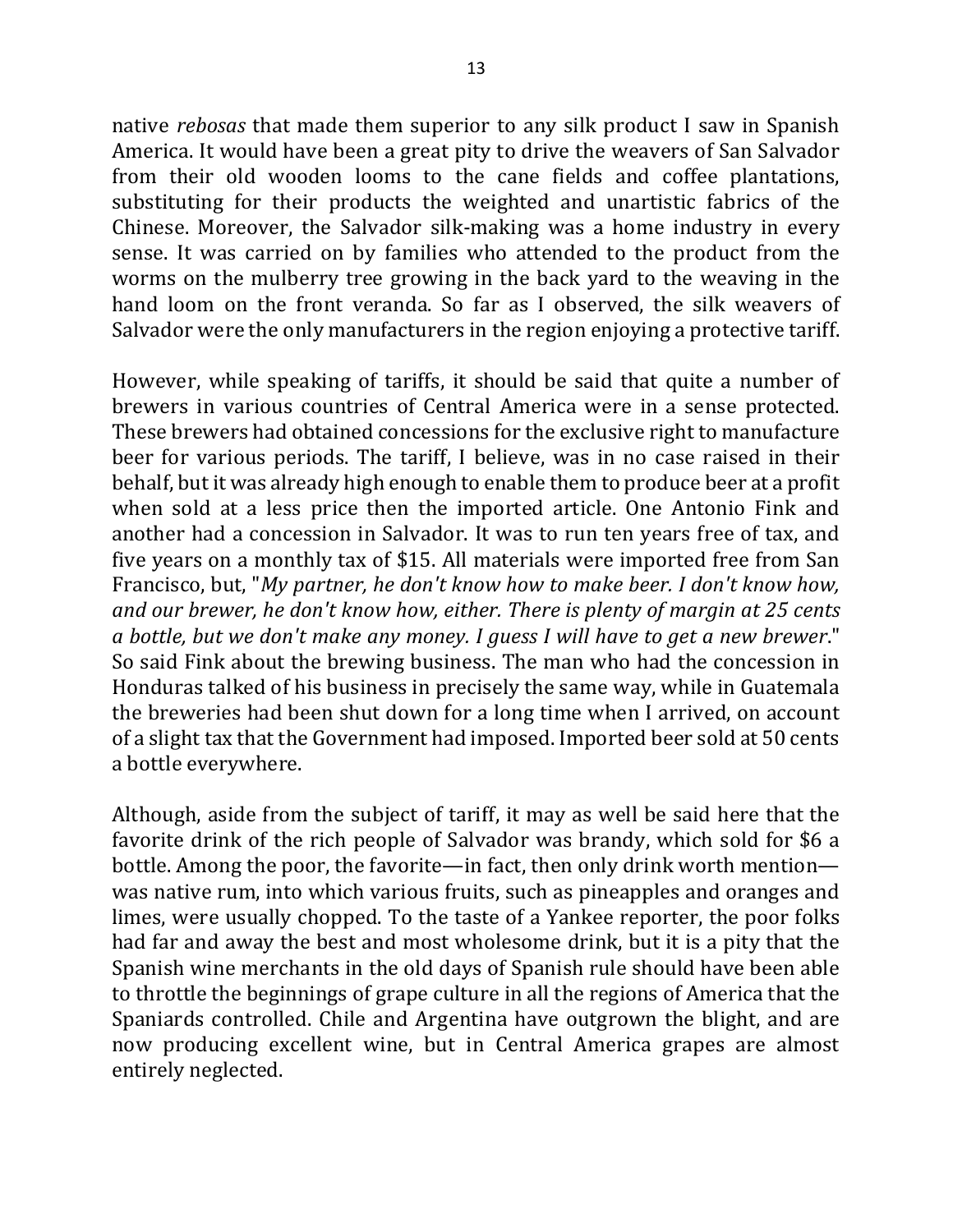While in Santa Tecla I met a man who had been in New York city long enough to learn our language perfectly. He was a civil engineer, and he told me he had taken a thorough course in his profession. So, I asked him what had impressed him most on his arrival in New York. He replied:

"I remember very well. The first day I was there I called on an old friend who had *an* office in a tall building near the Produce Exchange, and he took me to lunch. *We sat down at a table, and he ordered some things to eat and beer to drink. Pretty* soon the mozo *brought* the order, including two glasses of beer, each of *which held as much as a bottle does here. It was the best beer I had ever tasted,* and I asked him what a glass cost. He said: 'Five cents,' and nothing I saw or heard *in New York astonished me as much as that*."

The people of Salvador, and, in fact, nearly all the people of Central America, can be called hard drinkers, but not drunkards. They stop drinking when they feel themselves becoming intoxicated, but the number of glasses of brandy that it takes to produce the symptoms is something to astound the Yankee traveler. Still, some people do get drunk there. An average daily report of the arrests made by the police of San Salvador was copied from the *Official Gazette*, as follows:

There were arrested and put at the disposition of the respective authorities 16 men: 9 for scandalous drunkenness, 2 for complicity in an assassination, 2 for theft, 1 for carrying forbidden arms, 1 as a suspect, 1 for striking a lady, and 5 women: 1 for fraud, 1 for selling food in bad order, 1 for buying stolen property, 2 for disobedience to the police.

San Salvador has a population of 30,000.

On returning to Acajutla I saw a public exhibit of the administration of justice. A sailor, a Mexican by birth, who had shipped in a company of seamen employed by the Government, had gone into a house in the suburbs while drunk and had beaten a woman with a club. One blow, it was said, broke her jaw. The offence was acknowledged when the sailor was taken before Gen. J. Salazar, who was then in command in Acajutla. Gen. Salazar was very indignant. There was no form of trial. All the soldiers in the command (26 by count) were ordered out of the barracks and formed in line at a principal street corner. The sailor was told to stand with his face toward the corner and his arms around the wooden post that supported the corner of the piazza of a house there. A soldier then brought thirty whips—limbs of trees four feet long on the average, and as thick at the butt as a man's thumb. All being now ready, a Captain called a soldier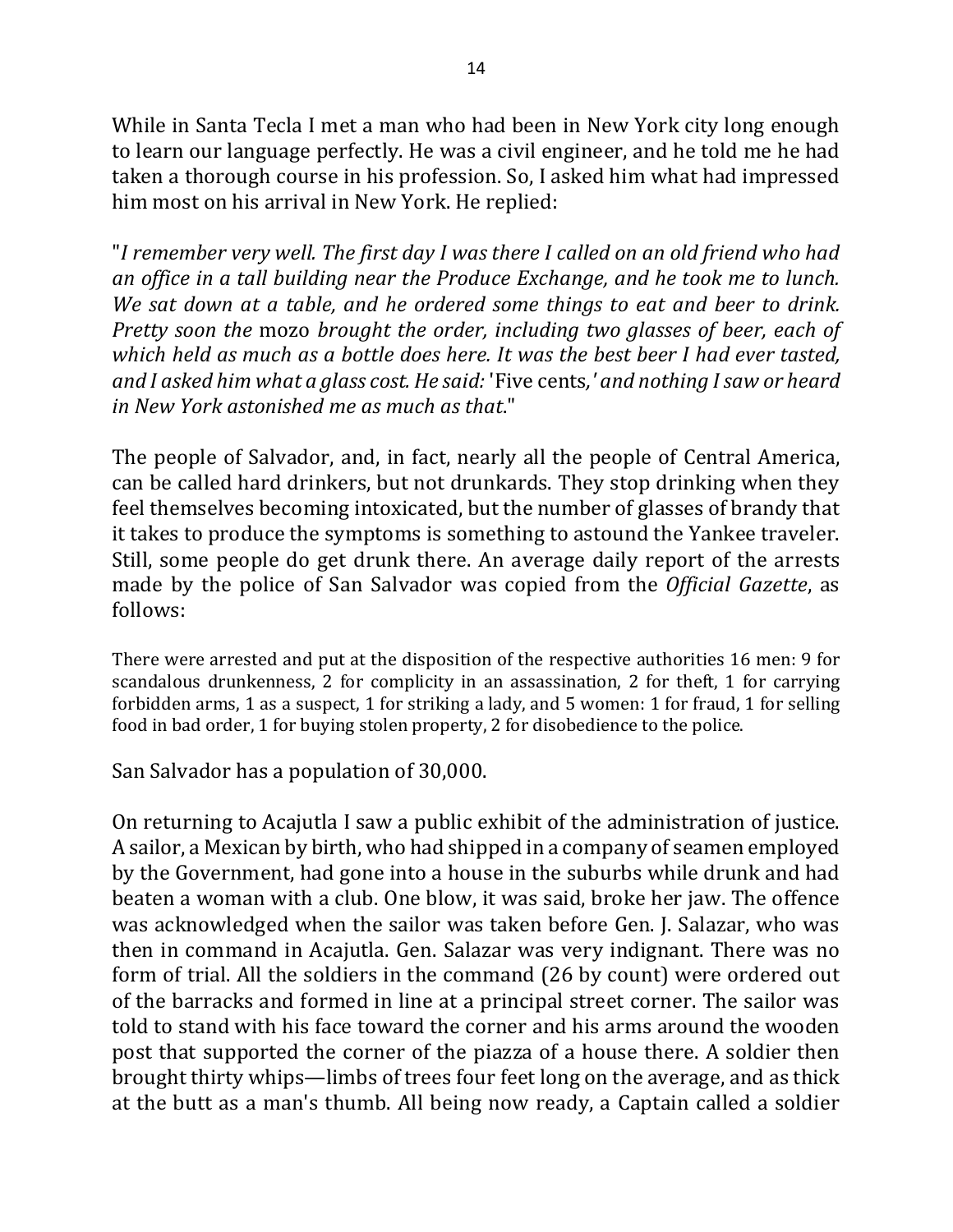from the line and ordered him to hit the sailor ten blows with a whip. The soldier did it in a perfunctory fashion. A second soldier then hit ten more blows in like fashion. The sailor did not even wiggle under the blows. Just then the General came from his office, and when a third soldier began to strike, the sailor wiggled. The General looked on until ten had been given and then ordered a Lieutenant to examine the sailor's clothing. It was found he had dressed for the occasion. He had on three shirt-like jackets and two pairs of trousers. He was at once stripped to one thickness of cotton. This very plainly appealed to the sympathy of the soldiers, and the fourth man to wield a whip began to lay it on in mild fashion. "*Hit harder*," said the General.

The next blow was a little, but only a little, harder.

"*Caramba*!" said the General to the Captain. "*Hit him to show him how*," meaning that the Captain should hit the soldier. The Captain obeyed orders with a will. He fetched the soldier a whack with the flat of his sword that lifted the fellow, yelling, off the ground.

"*Hit* so," said the Captain, and this time the soldier obeyed the spirit of the order. The sailor writhed and yelled with each stroke, and thereafter the General had no cause of complaint. Soldier after soldier stepped from the ranks as ordered, bared his arm, and with a fresh whip, struck ten resounding blows, until 230, all told, had been given to the sailor. Then they ran the sailor over to the barracks and made him get into a tub full of water used for watering horses. The man hesitated about lying down in it as he was ordered to do, but a soldier hit him across the back with an iron ramrod from a musket, and then he ducked under with a groan. This done, he was taken into the barracks. Gen. Salazar told me he should send the sailor to the national penitentiary on an island in the Gulf of Fonseca for a year as soon as the wounds of the whipping were healed. He had the power to do it, and I have no doubt it was done.

Article 19 of the Constitution of Salvador contains the following paragraph:

Penalties for life, flogging, and all kinds of torture are forbidden.

If further comment on the Government as administered there is needed, it will be found in the following: